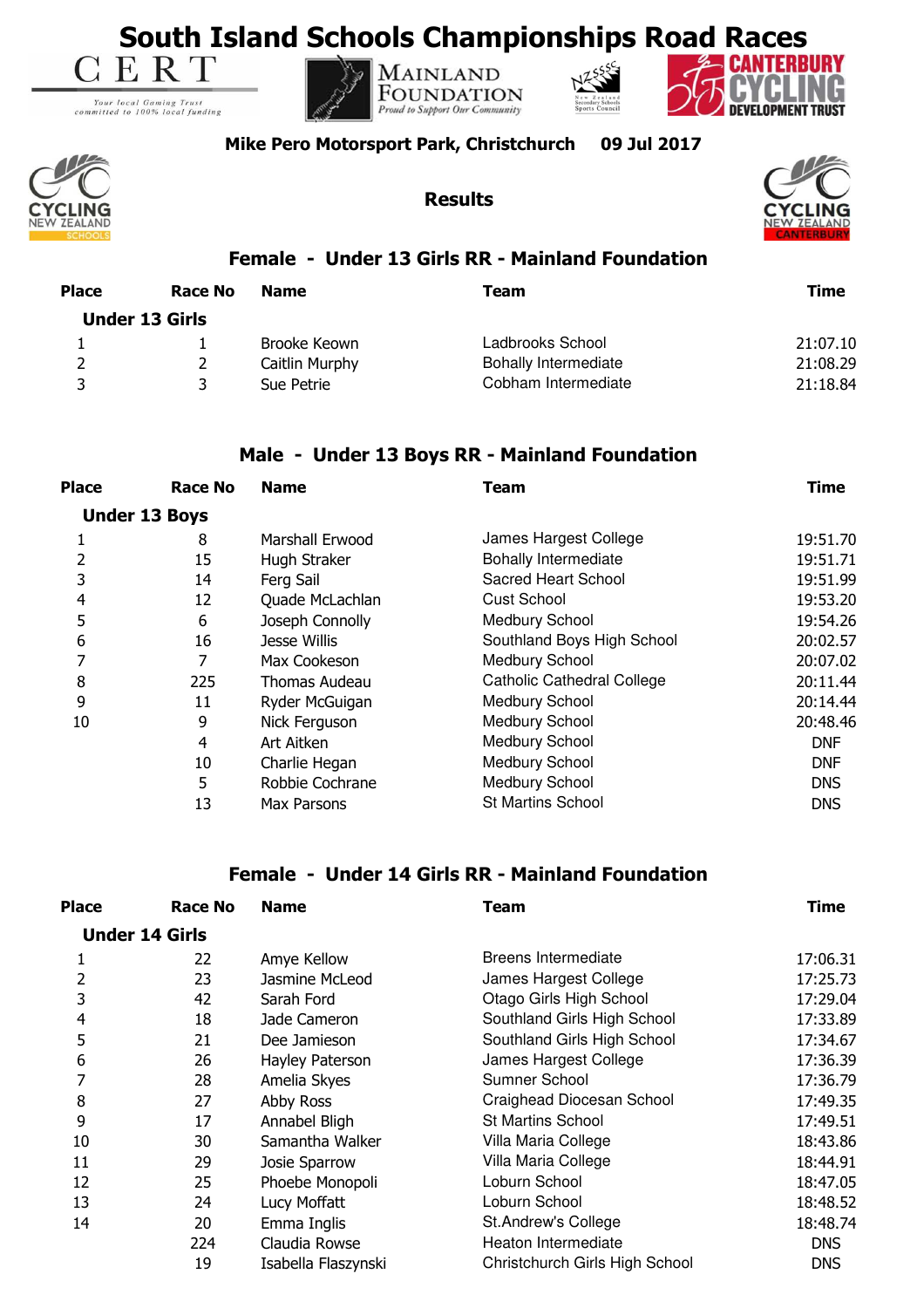# **Male - Under 14 Boys RR - Mainland Foundation**

| <b>Place</b>         | Race No | <b>Name</b>      | Team                          | Time       |
|----------------------|---------|------------------|-------------------------------|------------|
| <b>Under 14 Boys</b> |         |                  |                               |            |
|                      | 221     | Jaxson Whyte     | Roncalli College              | 16:09.50   |
|                      | 37      | Ronan Shearing   | James Hargest College         | 16:38.90   |
| 3                    | 34      | Lewis McIntyre   | Christchurch Boys High School | 16:59.92   |
| 4                    | 35      | Pearce Mote      | Sumner School                 | 17:02.05   |
| 5                    | 31      | Oli Aikawa       | Medbury School                | 17:52.44   |
| 6                    | 36      | D'Arcy Sanders   | Cobham Intermediate           | 18:12.39   |
|                      | 33      | Hamish McFaull   | Christchurch Boys High School | <b>DNF</b> |
|                      | 32      | Liam Cruickshank | James Hargest College         | <b>DNS</b> |

## **Female - Under 15 Girls RR - Mainland Foundation**

| <b>Place</b>          | Race No | <b>Name</b>             | <b>Team</b>                    | <b>Time</b> |
|-----------------------|---------|-------------------------|--------------------------------|-------------|
| <b>Under 15 Girls</b> |         |                         |                                |             |
|                       | 54      | Charlotte Spurway       | Rangi Ruru Girls School        | 22:05.69    |
| 2                     | 56      | Beth Watt               | Villa Maria College            | 22:49.56    |
| 3                     | 39      | Jenna Borthwick         | St Margaret's College          | 22:49.57    |
| 4                     | 41      | Pixie Cockerill         | Christchurch Girls High School | 22:50.57    |
| 5                     | 52      | Jessica Spencer         | Marlborough Girls College      | 22:51.54    |
| 6                     | 51      | Mila Rollo              | Craighead Diocesan School      | 23:39.81    |
|                       | 46      | Jorja Kitching          | Timaru Girls High School       | 24:03.49    |
| 8                     | 40      | Alex Butler-Baird       | Craighead Diocesan School      | 24:07.52    |
| 9                     | 50      | Sophie Radcliffe        | Christchurch Girls High School | 24:07.65    |
| 10                    | 43      | Davi Frew               | Southland Girls High School    | 24:16.72    |
| 11                    | 45      | <b>Brooke Kingsbury</b> | Rangi Ruru Girls School        | 24:57.91    |
| 12                    | 44      | Mikaela Grant           | Villa Maria College            | 24:58.70    |
| 13                    | 47      | Claudia Knight          | St.Andrew's College            | 25:51.98    |
| 14                    | 55      | Katelyn Tohill          | Villa Maria College            | 25:55.51    |
| 15                    | 38      | Georgia Airey           | Lincoln High School            | 26:44.41    |
| 16                    | 48      | Kate O'Brien            | Villa Maria College            | 28:21.78    |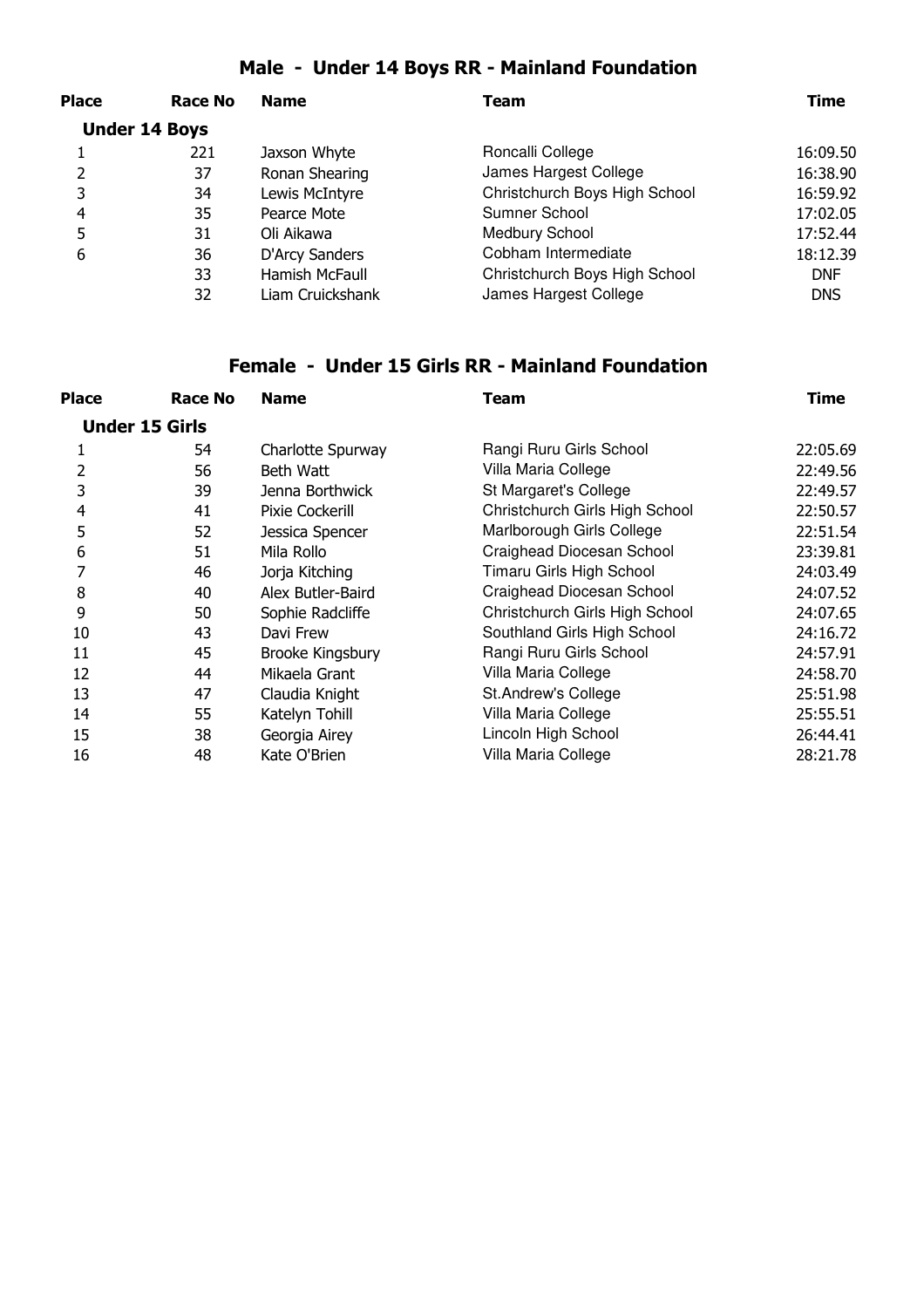| <b>Place</b>   | Race No              | <b>Name</b>               | Team                          | <b>Time</b> |
|----------------|----------------------|---------------------------|-------------------------------|-------------|
|                | <b>Under 15 Boys</b> |                           |                               |             |
|                | 65                   | <b>Mitchel Fitzsimons</b> | Southland Boys High School    | 20:04.52    |
| $\overline{2}$ | 71                   | Kaio Lart                 | Nelson College                | 20:04.55    |
| 3              | 58                   | Michael Audeau            | Christ's College              | 20:22.36    |
| 4              | 70                   | Jack King                 | <b>Cromwell College</b>       | 20:22.44    |
| 5              | 78                   | Luke Price                | Kaiapoi High School           | 20:22.55    |
| 6              | 85                   | Michiel Van Heyningen     | Christchurch Boys High School | 20:22.65    |
| 7              | 61                   | James Corry               | Mountainview High School      | 20:27.17    |
| 8              | 76                   | Harry Medlicott           | Christchurch Boys High School | 20:31.26    |
| 9              | 80                   | <b>Maxwell Sail</b>       | Mountainview High School      | 20:33.46    |
| 10             | 72                   | Ryan MacLeod              | Papanui High School           | 20:56.08    |
| 11             | 79                   | Ethan Rose                | Darfield High School          | 21:19.35    |
| 12             | 75                   | Ethan McLachlan           | Rangiora High School          | 21:21.08    |
| 13             | 59                   | Morgan Borrie             | James Hargest College         | 21:27.99    |
| 14             | 81                   | Luke Smith                | Christchurch Boys High School | 22:42.67    |
| 15             | 83                   | Ethan Titheridge          | Ashburton College             | 22:42.79    |
| 16             | 84                   | Jacob Turner              | Rangiora High School          | 22:43.22    |
| 17             | 60                   | Luke Clatworthy           | Waimea College                | 22:46.10    |
| 18             | 74                   | Sam McGuffie              | Christchurch Boys High School | 23:22.16    |
| 19             | 68                   | Liam Harrison             | Timaru Boys High School       | 23:27.64    |
| 20             | 67                   | Jonty Harris              | Christchurch Boys High School | 23:40.36    |
| 21             | 57                   | <b>Thomas Allan</b>       | Timaru Boys High School       | 23:49.54    |
| 22             | 66                   | Enzo Gordon               | Christchurch Boys High School | 24:05.75    |
| 23             | 73                   | Hunter Manson             | Christchurch Boys High School | 26:11.21    |
|                |                      |                           |                               |             |

# **Male - Under 15 Boys RR - Mainland Foundation**

#### **Female - Under 16 Girls RR - Mainland Foundation**

| <b>Place</b>   | Race No               | <b>Name</b>           | Team                             | <b>Time</b> |
|----------------|-----------------------|-----------------------|----------------------------------|-------------|
|                | <b>Under 16 Girls</b> |                       |                                  |             |
|                | 89                    | Henrietta Christie    | Lincoln High School              | 33:31.59    |
| $\overline{2}$ | 103                   | Isabella Roulston     | <b>Ashburton College</b>         | 33:31.95    |
| 3              | 99                    | Rosa Jones            | Rangi Ruru Girls School          | 33:32.16    |
| 4              | 98                    | Lucy Humpheson        | Cashmere High School             | 33:32.33    |
| 5              | 91                    | Erin Downie           | <b>Burnside High School</b>      | 33:32.35    |
| 6              | 87                    | Charlotte Ball        | Villa Maria College              | 33:32.37    |
| 7              | 107                   | Caitlin Titheridge    | Christchurch Girls High School   | 33:32.92    |
| 8              | 100                   | Olivia Kikstra        | Christchurch Girls High School   | 33:33.67    |
| 9              | 102                   | Danielle McLaughlin   | Rangi Ruru Girls School          | 33:34.24    |
| 10             | 104                   | <b>Harriet Rowse</b>  | Christchurch Girls High School   | 34:23.39    |
| 11             | 95                    | Tyla Green            | <b>Central Southland College</b> | 34:24.94    |
| 12             | 88                    | Meg Barnes            | Christchurch Girls High School   | 34:26.52    |
| 13             | 97                    | Sophie Hill           | Christchurch Girls High School   | 36:58.89    |
| 14             | 106                   | Georgia Sutherland    | Villa Maria College              | 37:01.16    |
| 15             | 92                    | Zoe Earnshaw          | Craighead Diocesan School        | 37:01.33    |
| 16             | 93                    | Jessalie Green        | Villa Maria College              | 37:02.98    |
| 17             | 108                   | Jasmine Whiting       | Villa Maria College              | 38:31.61    |
| 18             | 105                   | <b>Bryleigh Scott</b> | Lincoln High School              | 38:32.50    |
| 19             | 101                   | Kathleen King         | Christchurch Girls High School   | 38:35.17    |
|                | 96                    | Sophie Groundwater    | Craighead Diocesan School        | <b>DNS</b>  |
|                | 94                    | Natalie Green         | <b>Central Southland College</b> | <b>DNS</b>  |
|                | 90                    | Lucy Cochrane         | Christchurch Girls High School   | <b>DNS</b>  |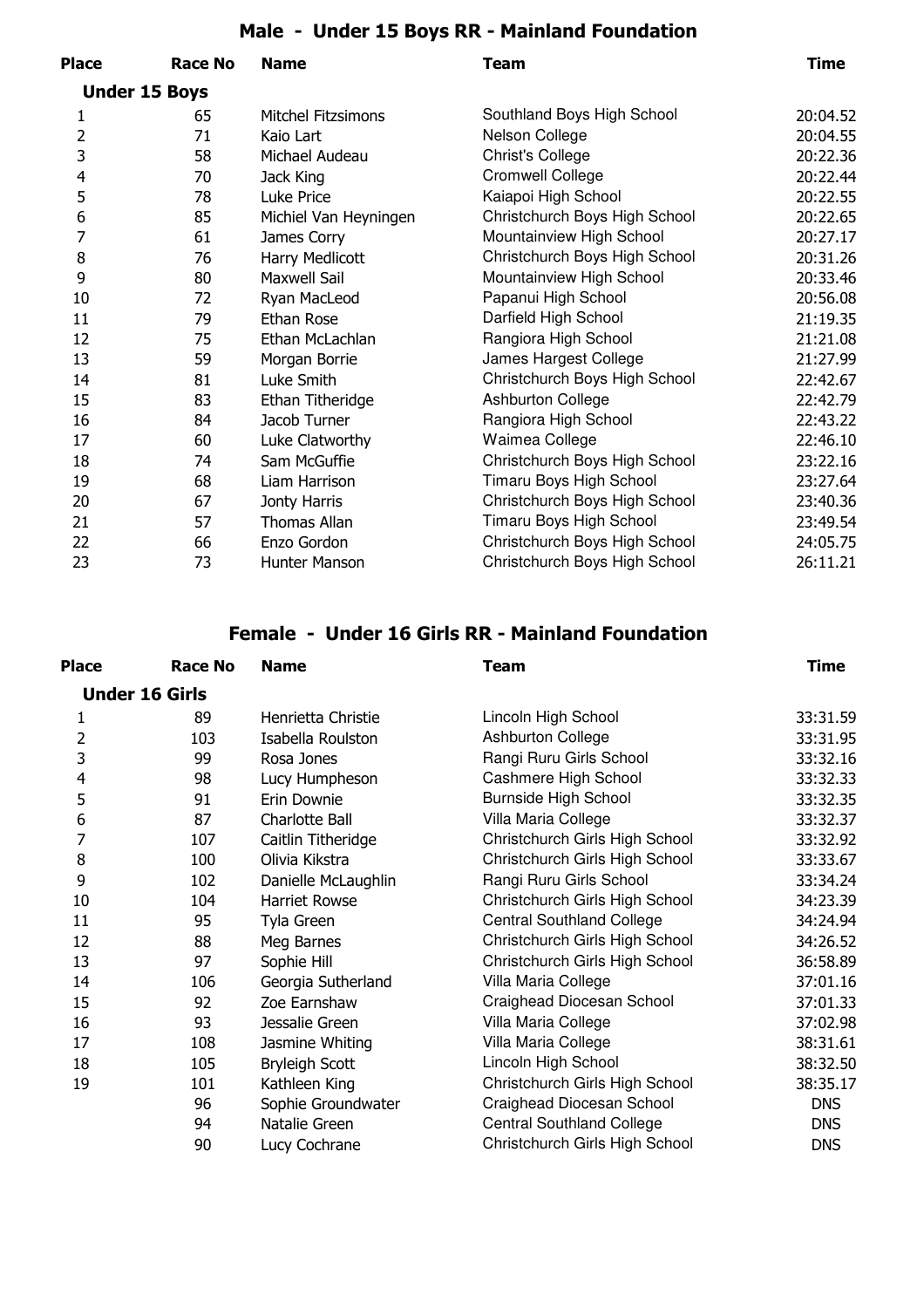# **Male - Under 16 Boys RR - Mainland Foundation**

| <b>Place</b>   | Race No              | <b>Name</b>           | <b>Team</b>                       | <b>Time</b> |
|----------------|----------------------|-----------------------|-----------------------------------|-------------|
|                | <b>Under 16 Boys</b> |                       |                                   |             |
| ı              | 126                  | Laurence Pithie       | Christchurch Boys High School     | 28:26.64    |
| $\overline{2}$ | 112                  | Liam Bunting          | Christchurch Boys High School     | 30:15.72    |
| 3              | 113                  | Oliver Davidson       | Ashburton College                 | 30:45.09    |
| 4              | 111                  | Navarh Brotherston    | Southland Boys High School        | 30:45.79    |
| 5              | 118                  | Hunter Gough          | James Hargest College             | 30:45.91    |
| 6              | 123                  | Abe O'Donnell         | Christchurch Boys High School     | 30:45.92    |
| 7              | 127                  | Reece Rush            | Lincoln High School               | 30:46.06    |
| 8              | 114                  | Jack Drage            | Christ's College                  | 30:46.55    |
| 9              | 125                  | Matthew Ownsworth     | Cashmere High School              | 30:46.61    |
| 10             | 131                  | <b>Guy Yarrell</b>    | Middleton Grange School           | 30:46.70    |
| 11             | 129                  | Ezra Williams-Gillies | Shirley Boys High School          | 30:46.71    |
| 12             | 128                  | Hamish Sadler         | Lincoln High School               | 30:46.79    |
| 13             | 130                  | Jacob Willis          | Southland Boys High School        | 30:46.81    |
| 14             | 120                  | Sebastian Lipp        | <b>Catholic Cathedral College</b> | 30:47.47    |
| 15             | 109                  | Zac Baker             | Christchurch Boys High School     | 33:46.57    |
| 16             | 110                  | Blair Barnes-Page     | Christchurch Boys High School     | 33:58.94    |
|                | 124                  | Noah Olsen            | Christchurch Boys High School     | $-1$ Lap    |
|                | 121                  | Braedyn McKernan      | Christchurch Boys High School     | $-1$ Lap    |
|                | 117                  | Carl Frost            | Marlborough Boys College          | $-1$ Lap    |
|                | 122                  | Dylan McLeod          | James Hargest College             | <b>DNS</b>  |
|                | 115                  | Sebastian Fergusson   | Christ's College                  | <b>DNS</b>  |
|                | 116                  | Oscar Fossey          | Lincoln High School               | <b>DNS</b>  |

### **Female - Under 17 Girls RR - Mainland Foundation**

| <b>Place</b>          | <b>Race No</b> | <b>Name</b>           | Team                           | <b>Time</b> |
|-----------------------|----------------|-----------------------|--------------------------------|-------------|
| <b>Under 17 Girls</b> |                |                       |                                |             |
|                       | 134            | Sami Donnelly         | <b>Burnside High School</b>    | 33:31.27    |
|                       | 142            | Helena Rikiti         | Southland Girls High School    | 33:31.30    |
| 3                     | 141            | <b>Emily Paterson</b> | James Hargest College          | 33:31.61    |
|                       | 132            | Hannah Bartram        | St Margaret's College          | 33:31.62    |
| 5                     | 139            | Ava Morrow            | Rangi Ruru Girls School        | 33:31.64    |
| 6                     | 138            | Millie Macalister     | Rangi Ruru Girls School        | 34:32.97    |
|                       | 133            | Millie Dickie         | Rangi Ruru Girls School        | 34:33.03    |
| 8                     | 136            | Annabel Heney         | Christchurch Girls High School | 37:26.11    |
| 9                     | 137            | Grace Hurring         | Otago Girls High School        | 38:11.44    |
| 10                    | 140            | Lydia O'Callaghan     | Villa Maria College            | 38:23.51    |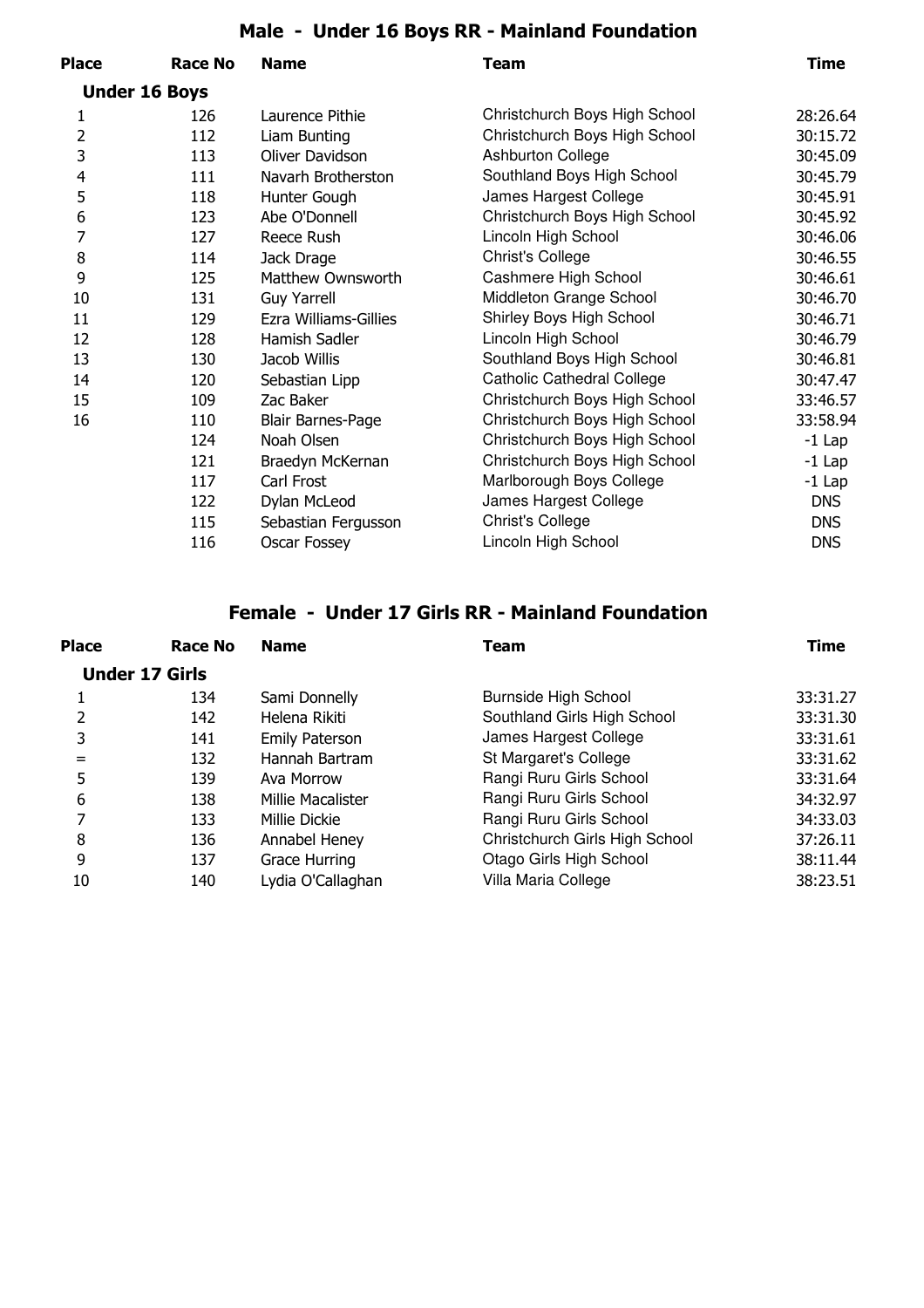# **Male - Under 17 Boys RR - Mainland Foundation**

| <b>Place</b>         | Race No | <b>Name</b>             | <b>Team</b>                   | <b>Time</b> |
|----------------------|---------|-------------------------|-------------------------------|-------------|
| <b>Under 17 Boys</b> |         |                         |                               |             |
| 1                    | 171     | <b>Brandon Thornley</b> | Christchurch Boys High School | 44:13.22    |
| $\overline{2}$       | 166     | Conor Shearing          | James Hargest College         | 44:32.71    |
| 3                    | 164     | Josh Rivett             | Christchurch Boys High School | 44:33.60    |
| 4                    | 167     | Griffyn Spencer         | Christchurch Boys High School | 44:33.75    |
| 5                    | 155     | Keegan Hornblow         | Nelson College                | 44:33.76    |
| 6                    | 161     | <b>Samual Morris</b>    | Mountainview High School      | 44:33.85    |
| 7                    | 154     | Louis Harris            | Otago Boys High School        | 44:34.21    |
| 8                    | 156     | Hayden Jefferson        | Timaru Boys High School       | 44:35.06    |
| 9                    | 170     | Reuben Thompson         | Wakatipu High School          | 44:35.77    |
| 10                   | 149     | Logan Currie            | Christchurch Boys High School | 44:36.49    |
| 11                   | 220     | Sola Kuwasaki           | Cashmere High School          | 44:38.29    |
| 12                   | 153     | Angus Gilbertson        | Christchurch Boys High School | 44:42.75    |
| 13                   | 158     | Michael McKeegan        | Christchurch Boys High School | 44:43.57    |
| 14                   | 151     | William Ferguson        | Christchurch Boys High School | 44:48.29    |
| 15                   | 162     | Joshua Ocop-Coursey     | Christchurch Boys High School | 46:24.42    |
| 16                   | 165     | Finn Rogers             | James Hargest College         | 46:28.99    |
| 17                   | 172     | Max Zhang               | Christchurch Boys High School | 47:01.17    |
| 18                   | 146     | <b>Toby Buckner</b>     | Riccarton High School         | 48:15.22    |
| 19                   | 152     | Ronan Geraghty          | Otago Boys High School        | 50:10.45    |
| 20                   | 163     | Sam Ritchie             | Timaru Boys High School       | 50:10.70    |
|                      | 169     | Harry Taylor            | Timaru Boys High School       | $-1$ Lap    |
|                      | 168     | Xaden Stringer          | Timaru Boys High School       | $-1$ Lap    |
|                      | 148     | James Chapman           | Christchurch Boys High School | $-1$ Lap    |
|                      | 147     | Lucca Cameron           | Middleton Grange School       | $-1$ Lap    |
|                      | 219     | Jarrod Gillespie        | St Bede's College             | $-1$ Lap    |

#### **Female - Under 20 Girls RR - Mainland Foundation**

| <b>Place</b> | Race No               | <b>Name</b>              | Team                              | Time     |
|--------------|-----------------------|--------------------------|-----------------------------------|----------|
|              | <b>Under 20 Girls</b> |                          |                                   |          |
|              | 191                   | Emma Smith               | Villa Maria College               | 48:31.86 |
| 2            | 185                   | Annamarie Lipp           | <b>Catholic Cathedral College</b> | 48:31.99 |
| 3            | 173                   | Sophie-Leigh Bloxham     | Southland Girls High School       | 50:33.12 |
| 4            | 180                   | <b>Britney Greene</b>    | Villa Maria College               | 50:33.31 |
| 5            | 189                   | Olivia Reiber            | Rangi Ruru Girls School           | 50:33.34 |
| 6            | 179                   | Madeleine Gough          | James Hargest College             | 50:33.84 |
|              | 176                   | Madeleine Cooper-Forster | Columba College                   | 50:33.99 |
| 8            | 186                   | Tayla Lumsden            | Southland Girls High School       | 50:34.16 |
| 9            | 222                   | Charlotte McGill         | St Margaret's College             | 50:34.29 |
| 10           | 190                   | Aleisha Scott            | Christchurch Girls High School    | 50:34.50 |
| 11           | 184                   | Georgia Kellow           | Christchurch Girls High School    | 50:34.70 |
| 12           | 223                   | Christine Lambley        | Christchurch Girls High School    | 50:34.93 |
| 13           | 183                   | Chloe Jenkins            | Rangi Ruru Girls School           | 50:35.88 |
| 14           | 178                   | Ashlee Friery            | Villa Maria College               | 50:36.19 |
|              | 182                   | Celia Horn               | Christchurch Girls High School    | $-1$ Lap |
|              | 181                   | Charlotte Grimwood       | Waimea College                    | -1 Lap   |